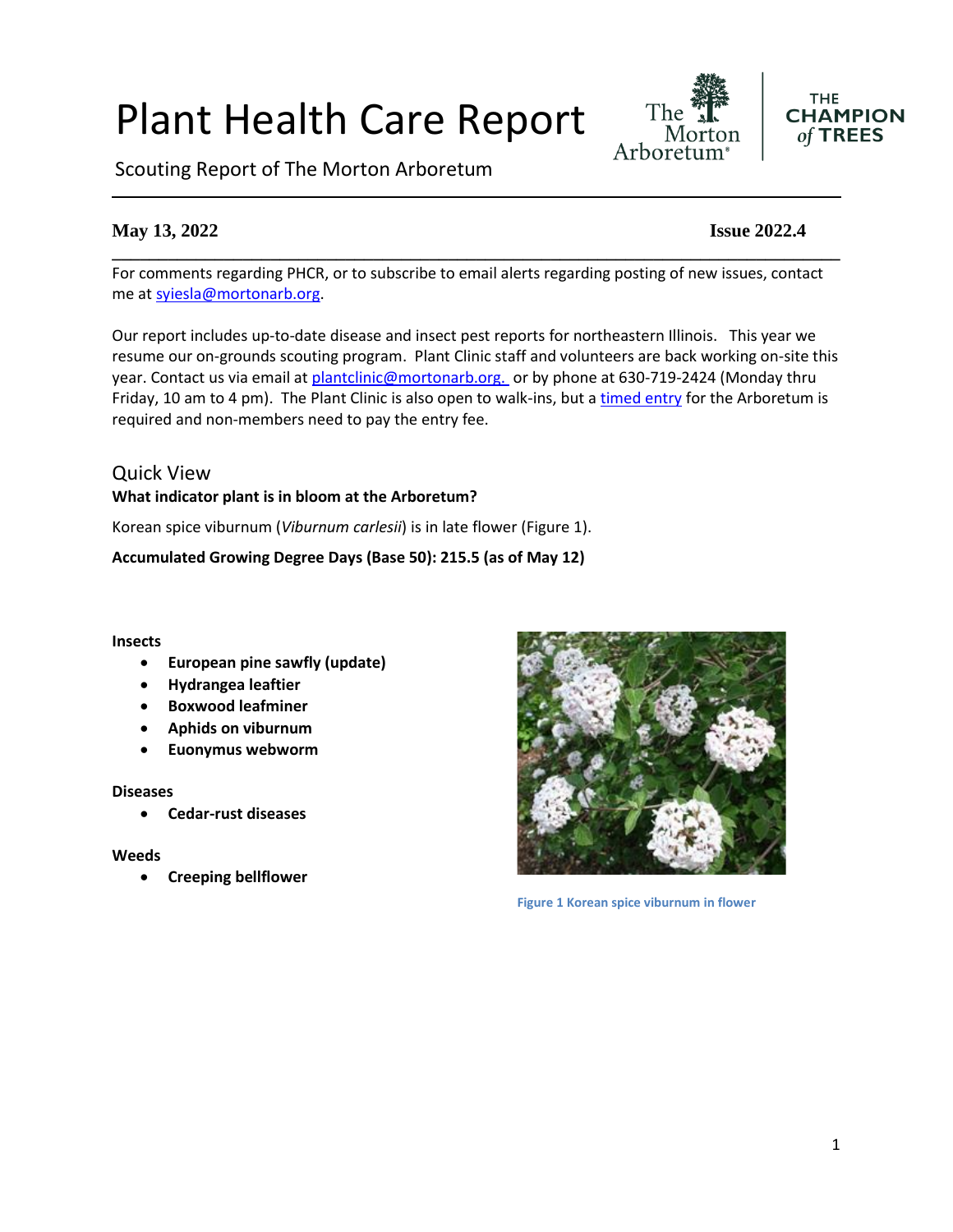# Soil temperatures around Illinois (from Illinois State Water Survey)

This information will be provided all season. For data from other reporting stations, go to <https://www.isws.illinois.edu/warm/soil/> (you will need to set up an account to access data.) Crabgrass does not germinate until soil temps are above 55 degrees for 5 to 7 days (use more shallow depth for this). Root growth on trees/shrubs occurs when soil temps are above 45 degrees (use deeper depth).

| Max. Soil temps   | St. Charles       | Champaign         | Carbondale        |
|-------------------|-------------------|-------------------|-------------------|
| For 5/12/2022*    | reporting station | reporting station | reporting station |
|                   | (north)           | (central)         | (south)           |
| 2-inch, bare soil | 99.3              | 100.6             | 92.8              |
| 4-inch, bare soil | 93.3              | 93.3              | 83.4              |
| 4-inch, under sod | 74.2              | 80                | 80.4              |
| 8-inch, under sod | 66.3              | 72.6              | 73.6              |

\* This is the maximum soil temperature recorded the day prior to publication of PHCR.

# Degree Days (current and compared to past years)

As of May 12, we have 215.5 base-50 growing degree days (GDD) at The Morton Arboretum. The historical average (1937-2021) for this date is 132 GDD<sub>50</sub>. The table below shows a comparison of GDD in different years. We are comparing the GDD reported in this issue with the GDD reported in 2021, 2015 and 2014. These years were selected since publication dates of the first issue were within a day or two of each other. Glencoe, Lisle and Waukegan (60085) were not used in 2015 and 2014, so there is 'no report' from those stations.

| Location                 | GDD as of<br>5/12/22 | GDD as of<br>5/13/21 | GDD as of<br>5/14/15 | GDD as of<br>5/16/14 |
|--------------------------|----------------------|----------------------|----------------------|----------------------|
| Carbondale, IL*          | 525                  | 470                  | 568                  | 524                  |
| Champaign, IL*           | 315                  | 287                  | 424                  | 374                  |
| Chicago Botanic Garden** | 166 (5/11)           | 243                  | 151.5(5/12)          | 162(5/14)            |
| Glencoe*                 | 81                   | 84                   | No report            | No report            |
| Chicago O'Hare*          | 234                  | 262                  | 258                  | 220                  |
| Kankakee, IL*            | 235                  | 230                  | 313                  | 273                  |
| Lisle, IL*               | 241                  | 263                  | No report            | No report            |
| The Morton Arboretum     | 215.5                | 196.5                | 193.5                | 175.5                |
| Quincy, IL*              | 380                  | 365                  | 504                  | 400                  |
| Rockford, IL*            | 184                  | 207                  | 203                  | 163                  |
| Springfield, IL*         | 350                  | 329                  | 484                  | 403                  |
| Waukegan, IL* (60087)    | 165                  | 203                  | 164                  | 160                  |
| Waukegan, IL (60085)     | 189                  | 229                  | No report            | No report            |

\*\*Thank you to Chris Henning, Chicago Botanic Garden, for supplying us with this information.

\*We obtain most of our degree day information from the GDD Tracker from Michigan State University web site. For additional locations and daily degree days, go to <https://gddtracker.msu.edu/>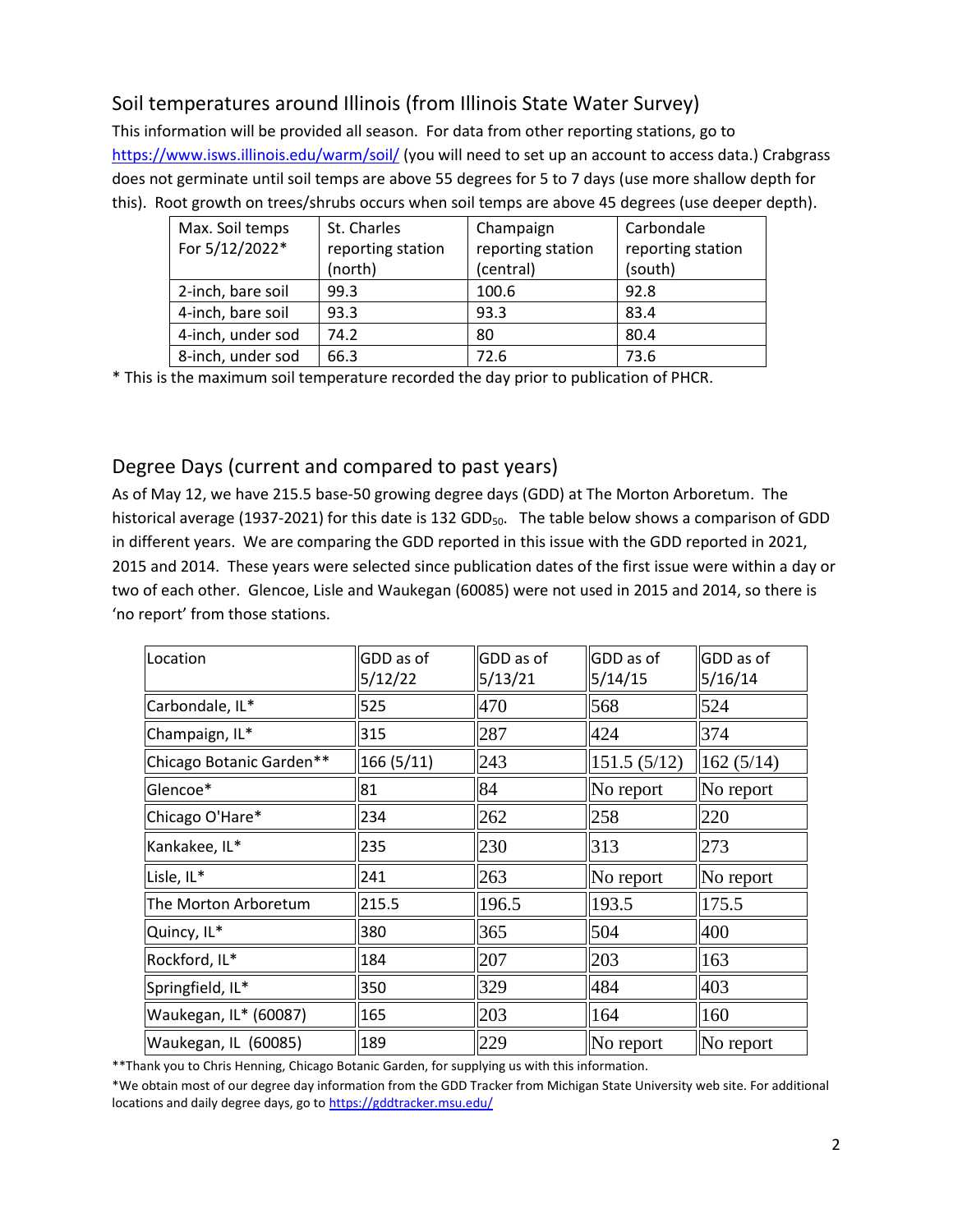# Seasonal precipitation

| Seasonal precipitation (rain and melted snow) in inches. |                      |                     |                      |  |
|----------------------------------------------------------|----------------------|---------------------|----------------------|--|
|                                                          | 2022                 | 2021                | Historical average   |  |
|                                                          |                      |                     | $(1937 - 2021)$      |  |
| Jan                                                      | 1                    | 1.5                 | 1.946                |  |
| Feb                                                      | 2.61                 | 1.49                | 1.765                |  |
| Mar                                                      | 3.88                 | 1.24                | 2.520                |  |
| April                                                    | 3.88                 | 1.39                | 3.665                |  |
| May                                                      | 3.62 (as of $5/12$ ) | 3.34 (whole month)  | 4.18                 |  |
| June                                                     |                      |                     |                      |  |
| July                                                     |                      |                     |                      |  |
| Aug                                                      |                      |                     |                      |  |
| Sept                                                     |                      |                     |                      |  |
| Year to date                                             | 14.99 (as of 5/12)   | 8.96 (Jan thru May) | 14.08 (Jan thru May) |  |

# **How serious is it?**

Problems that can definitely compromise the health of the plant will be marked "serious".Problems that have the potential to be serious and which may warrant chemical control measures will be marked "potentially serious". Problems that are seldom serious enough for pesticide treatment will be marked "minor". "Aggressive" will be used for weeds that spread quickly and become a problem and "dangerous" for weeds that might pose a risk to humans.

# **Pest Updates: Insects**

| Examples of insects that may emerge soon in northern Illinois (based on growing degree days) |                 |                                  |                      |
|----------------------------------------------------------------------------------------------|-----------------|----------------------------------|----------------------|
| GDD (base 50)                                                                                | insect          | Life stage present at this GDD   | Type of damage       |
| 300-700                                                                                      | Oystershell     | Crawlers emerging                | Feeding on sap       |
|                                                                                              | scale           |                                  |                      |
| 400-600                                                                                      | Bronze birch    | Larvae hatching out and          | Tunneling under bark |
|                                                                                              | borer           | beginning to enter bark          |                      |
| 400-600                                                                                      | Elm leaf beetle | First generation larvae emerging | Chewing leaves       |
| 400-600                                                                                      | Emerald ash     | Adults beginning to emerge       | Mating and laying    |
|                                                                                              | borer           |                                  | eggs                 |
| 400-500                                                                                      | Pine needle     | Crawlers emerging                | Feeding on sap       |
|                                                                                              | scale           |                                  |                      |
| 450                                                                                          | Boxwood         | Adults emerging                  | Laying eggs          |
|                                                                                              | leafminer       |                                  |                      |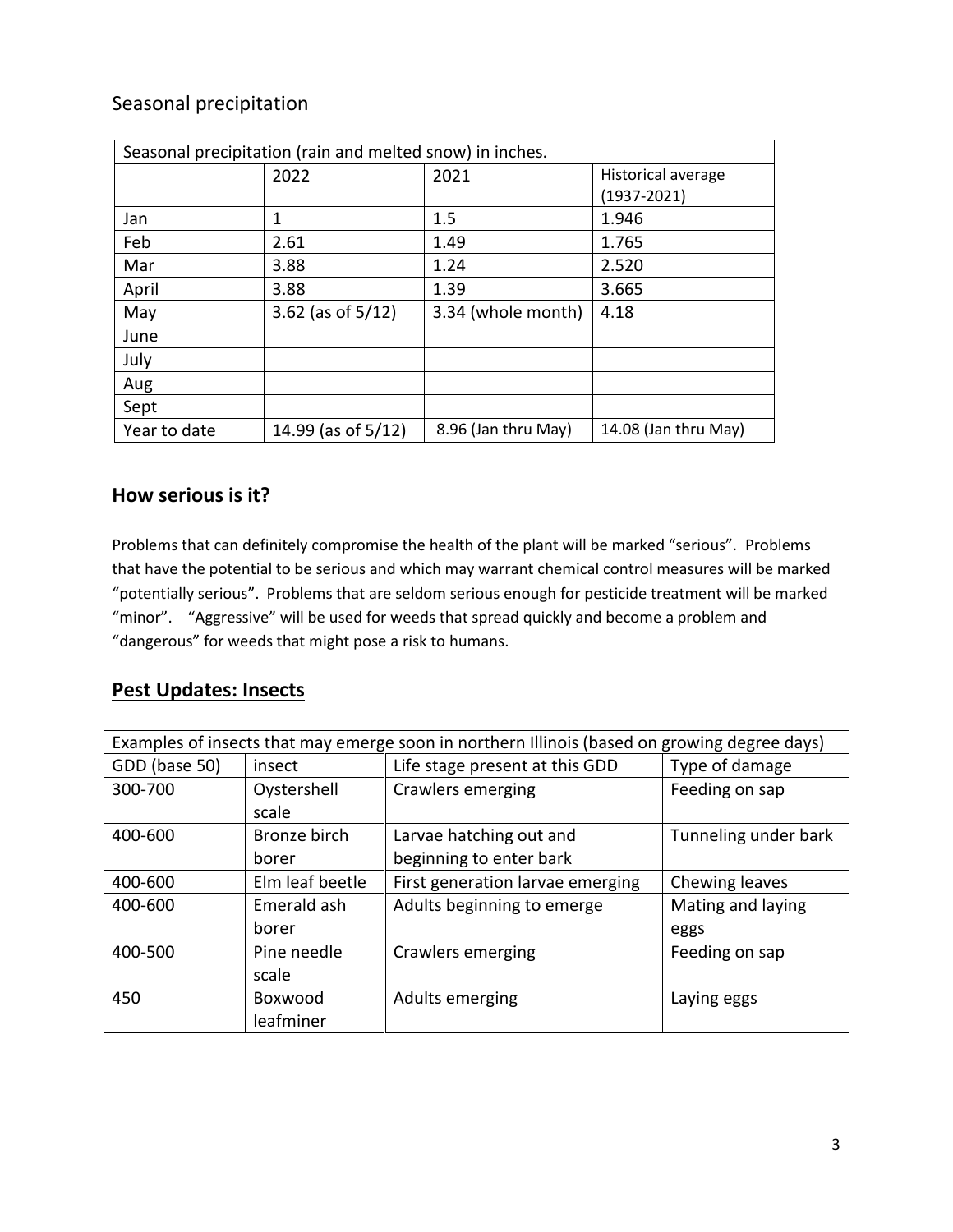#### **European pine sawfly (update)**

Our scouts found very young (and very tiny) European pine sawfly out feeding last week. For a full write up of this pest, refer to [issue 2,](https://mortonarb.org/app/uploads/2022/04/Plant_Health_Care_Report_2022_2.pdf) April 15th. With the heat we have had this week it is likely that this pest is developing quickly. Be looking for other pests that emerge along the same timeline as this one (Eastern tent caterpillar, spongy moth and viburnum leaf beetle).

#### **Hydrangea leaftier (minor)**

The hydrangea leaftier (*Olethreutes ferriferana*) is an unusual little weirdo that has started showing up in the last few years. One of our Plant Clinic volunteers reports that they showed up in her garden this week. The hydrangea leaftier (as in "one who ties leaves together") is showing up on 'Annabelle' hydrangeas (*Hydrangea arborescens* 'Annabelle'). This little caterpillar will tie leaves together to form a pouch-like structure (fig. 2) at the end of the branch. The caterpillar lives inside. In summer, the caterpillar will go to the ground to pupate. Adult moths will emerge in spring.

**Management:** Hand removal and destruction of the affected leaves is usually sufficient control.

Good website:<https://bygl.osu.edu/node/1303>

#### **Boxwood leafminer (potentially serious)**

Boxwood leafminers (*Monarthropalpus flavus)* have been a big problem for the last few years, with large populations evident on many boxwoods. They are overwintering, as larvae, in the leaves on boxwood. Look for 'blisters' (fig. 3) on the leaves that turn from light green to brownish (as the larvae mature); the larvae are inside. Look carefully as these blisters are sometimes mistaken for leaf spots. The larva will pupate inside the leaf and emerge as an adult around GDD 450 base 50. When the adults emerge, they will be orange and have a mosquito-like appearance.

 **Management:** Removing infested foliage now will reduce populations. Insecticides can be sprayed while the adults are emerging.

#### Good website:

https://www.canr.msu.edu/news/boxwood leafminer a serious pest of a favorite landscap [e\\_plant](https://www.canr.msu.edu/news/boxwood_leafminer_a_serious_pest_of_a_favorite_landscape_plant)



**Figure 2 Damage done by hydrangea leaftier**



**Figure 3 Spots caused by boxwood leafminer**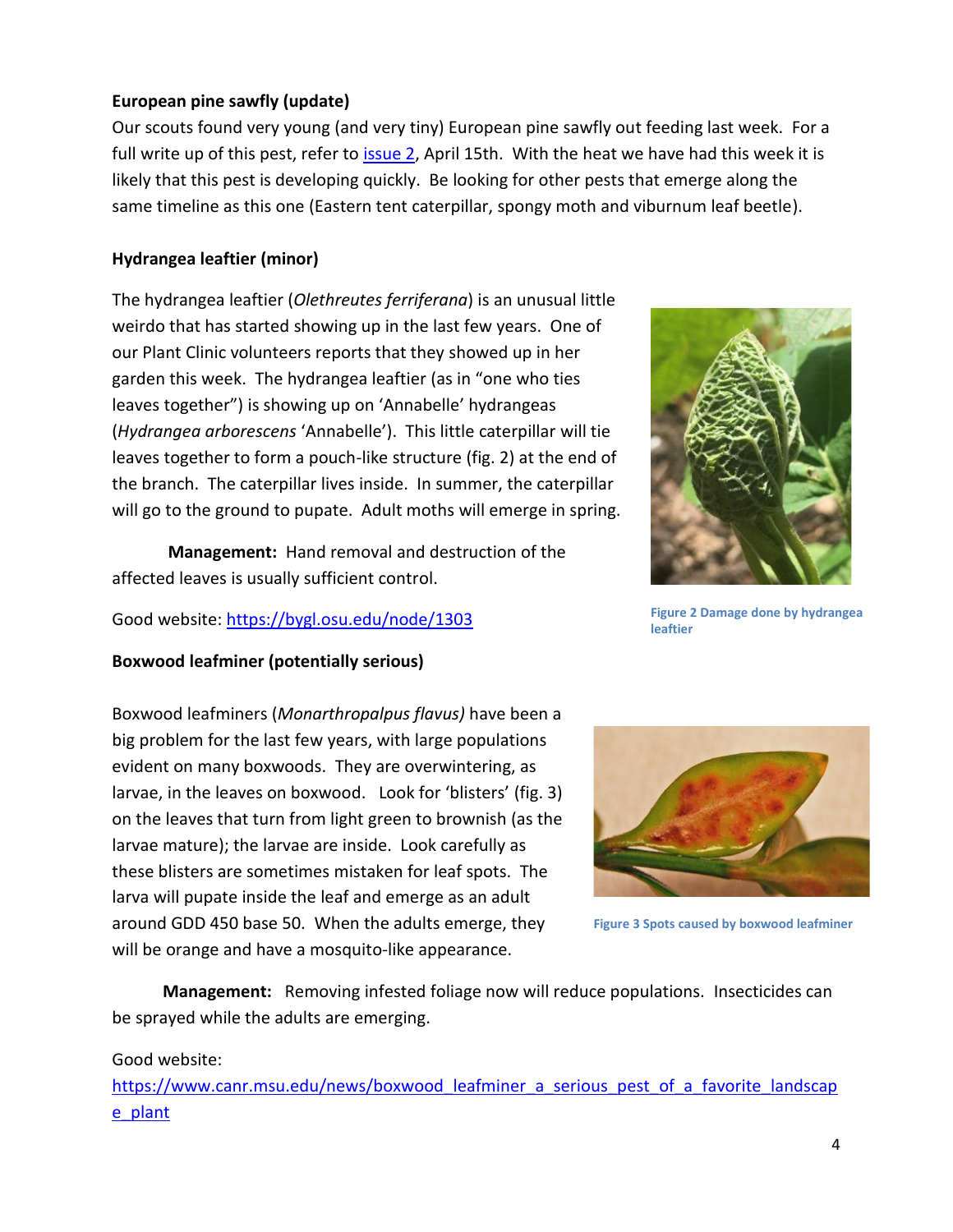#### **Aphids on viburnum (minor)**

We are starting to see aphids showing up in the landscape. This week we have had two reports of black aphids on viburnum. There are a number of different species of aphids that vary in color (yellow, green, pink, black), as well as host species. They are all tear-drop shaped (fig. 4) and have two cornicles on the back end (they look like twin tailpipes). Aphids are small, about 1/16".

These insects suck out sap from the leaves. The feeding often leads to curled or distorted leaves. Uncurling the leaves exposes the insects. Aphids also produce honeydew, which is a sticky substance. Sticky leaves are



**Figure 4 Aphid (arrows mark cornicles)**

often noticed before the insects themselves. Aphid damage is generally fairly minor, but they can be vectors for spreading viruses.

**Management:** Aphids are relatively easy to manage. Some species do not stay with a particular plant for the whole season. By the time the damage is noticed, the insects may have moved on. Aphids tend to feed in groups at the ends of branches. Clipping off those branch ends can get rid of the whole population quickly. Spraying the plant with a strong stream of water from the garden hose may also dislodge much of the population. There are also natural predators, like lady bugs, that will feed on aphids, so avoid insecticides and let the good insects do their job.

Good websites: [https://mortonarb.org/plant-and-protect/tree-plant-care/plant-care](https://mortonarb.org/plant-and-protect/tree-plant-care/plant-care-resources/aphids/)[resources/aphids/](https://mortonarb.org/plant-and-protect/tree-plant-care/plant-care-resources/aphids/)

#### <https://extension.missouri.edu/publications/g7274>

#### **Euonymus webworm (severity is determined by the amount of defoliation)**

Euonymus caterpillars (*Yponomeuta cagnagella*), also known as euonymus webworms for the webbing they make, are feeding on running strawberry-bush euonymus (*Euonymus obovatus*). Euonymus caterpillar also attacks other species of euonymus including spindle tree (*E. europaeus*) and burning bush (*E. alatus*). Inspect your plants carefully. The sample that our scouts brought in was of very small larvae, so



**Figure 5 Euonymus webworm larva**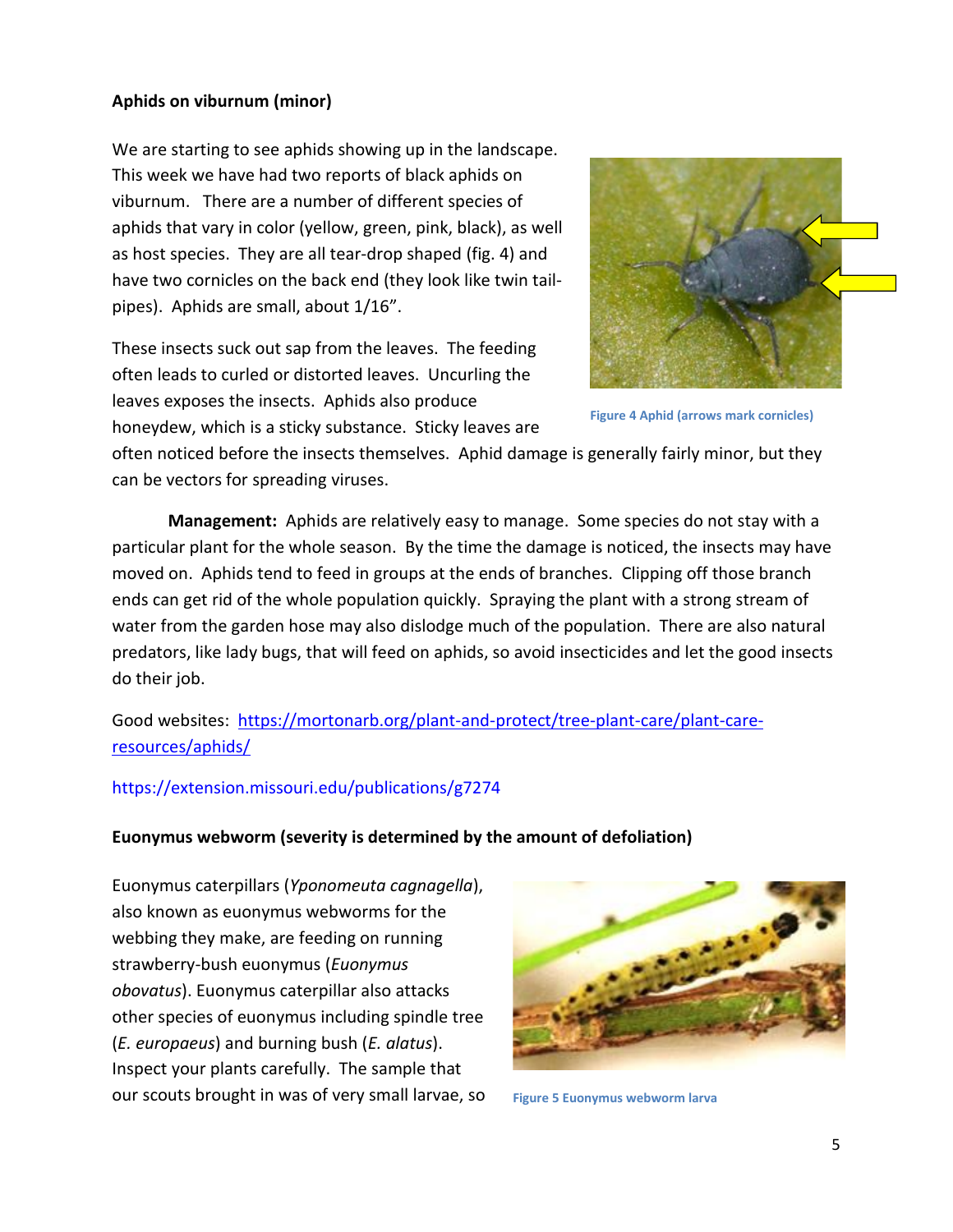the webbing was not well developed yet and the markings on the larvae were not as distinct as those seen in our photo (fig. 5).

These caterpillars are leaf-feeding insects that live in colonies within thin webs at branch ends. The web increases with size as the larvae feed on the leaves and continue to grow. Larvae are pale yellow with black spots, eventually reaching an inch at maturity. The larvae will pupate in cocoons that hang on the branches. The adult moth emerges in June. The moth, known as an ermine moth, is white with black spots.

**Management:** Small populations can be managed by pruning out webs now and destroying them. *Bacillus thuringiensis* var. *kurstaki* (*Btk*) will control young larvae like we are seeing now. This is the value of scouting; find the enemy while he is small. The little guys are always easier to kill. *Btk* is less effective on mature larvae. Thoroughly spray the web and plant with *Btk*, as the insect must eat it in order for it to work.

Good website:<http://bugguide.net/node/view/70367>

# **Pest Updates: Diseases**

#### **Cedar rust (unattractive, but generally not life-threatening)**

The rain has fallen very steadily for the last few weeks and now the sputniks have arrived. Cedar rust galls on juniper are beginning to produce their telial horns. There are three main rusts on juniper: cedar-apple, cedarhawthorn, and cedar-quince. Cedar-apple rust and cedarhawthorn rust both form golf ball-shaped galls on junipers. During spring rains, the gelatinous telial horns (fig. 6) expand from the golf ball-like galls (we are seeing this right now). Spores are released from the horns and are blown to a host in the rose family, e.g., apples, crabapples, and hawthorns. Orange leaf spots subsequently develop on the rose family plants during the summer.



**Figure 6 Cedar-apple rust on juniper**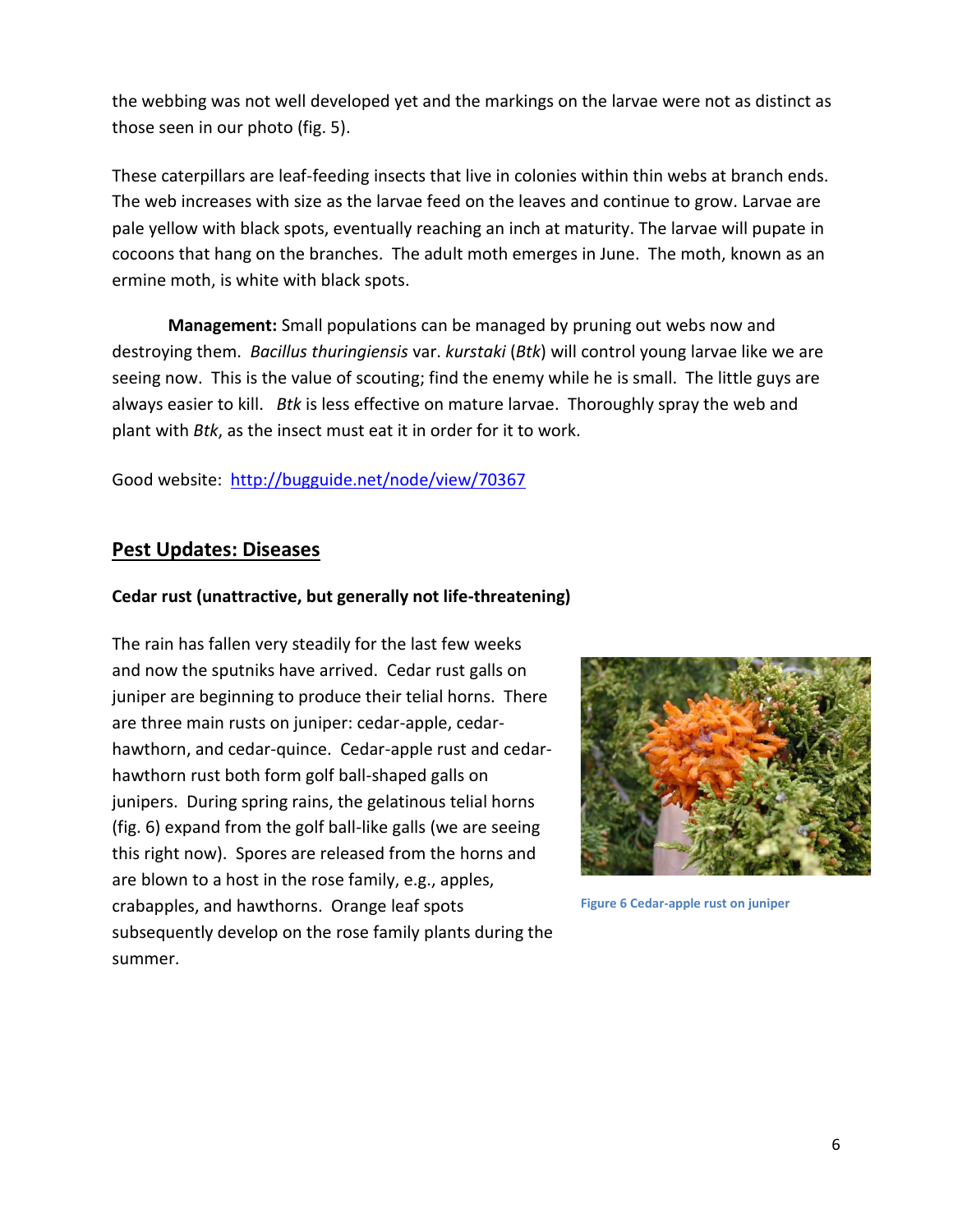Cedar-quince rust is a bit different. Of the three cedar rust diseases, cedar-quince rust can cause the most damage by infecting fruits and twigs on trees in the rose family, especially hawthorns and serviceberries. Although cedar-quince rust spends part of its life cycle on junipers similar to cedar-apple rust and cedar-hawthorn rust, it does not form galls on the junipers. Cedar-quince rust appears as orange ooze that seems to be leaking directly from the twigs and branches (fig. 7) of junipers (this is occurring now). It is possible for all three diseases to be present on the same host at one time



**Figure 7 cedar-quince rust on juniper**

**Management:** The disease is usually not serious on the juniper host. Once the orange jelly horns and ooze stop, the juniper will look fairly normal. No real treatment is needed.

Management is usually more focused on the hosts in the rose family. The best management is to plant resistant varieties of crabapples and hawthorns. Remember, resistance is not the same thing as immunity. Being resistant does not mean that the tree will never get rust. It only means that, in an average year, it is not likely to have much problem with the disease. In a year that is very favorable to the fungus (a rainy spring like this one), even resistant trees may show some signs of disease. When considering the purchase of a new crabapple, check with your local nursery about which rust-resistant cultivars they offer. Chemical control for rosaceous hosts, if used, needs to start as leaves are emerging and when the telial horns are expanding on junipers (now!). Although the rust diseases will cause orange spots on leaves and infect fruit, actual long-term damage is mostly minor, and may not require treatment. Cedar-quince rust can lead to stem swelling on hawthorn, and those swellings can lead to dieback on infected twig tips. Dead branch tips should be pruned out

# Good web sites: [https://mortonarb.org/plant-and-protect/tree-plant-care/plant-care](https://mortonarb.org/plant-and-protect/tree-plant-care/plant-care-resources/cedar-apple-rust/)[resources/cedar-apple-rust/](https://mortonarb.org/plant-and-protect/tree-plant-care/plant-care-resources/cedar-apple-rust/)

<https://extension.umn.edu/plant-diseases/cedar-apple-rust>

### **Pest Updates: Weeds**

### **Creeping bellflower (aggressive; considered a restricted invasive plant in Wisconsin)**

For the last few years, we have been receiving reports of an annoying weed making itself known in flower gardens and lawns. Those complaints often come later in the season when this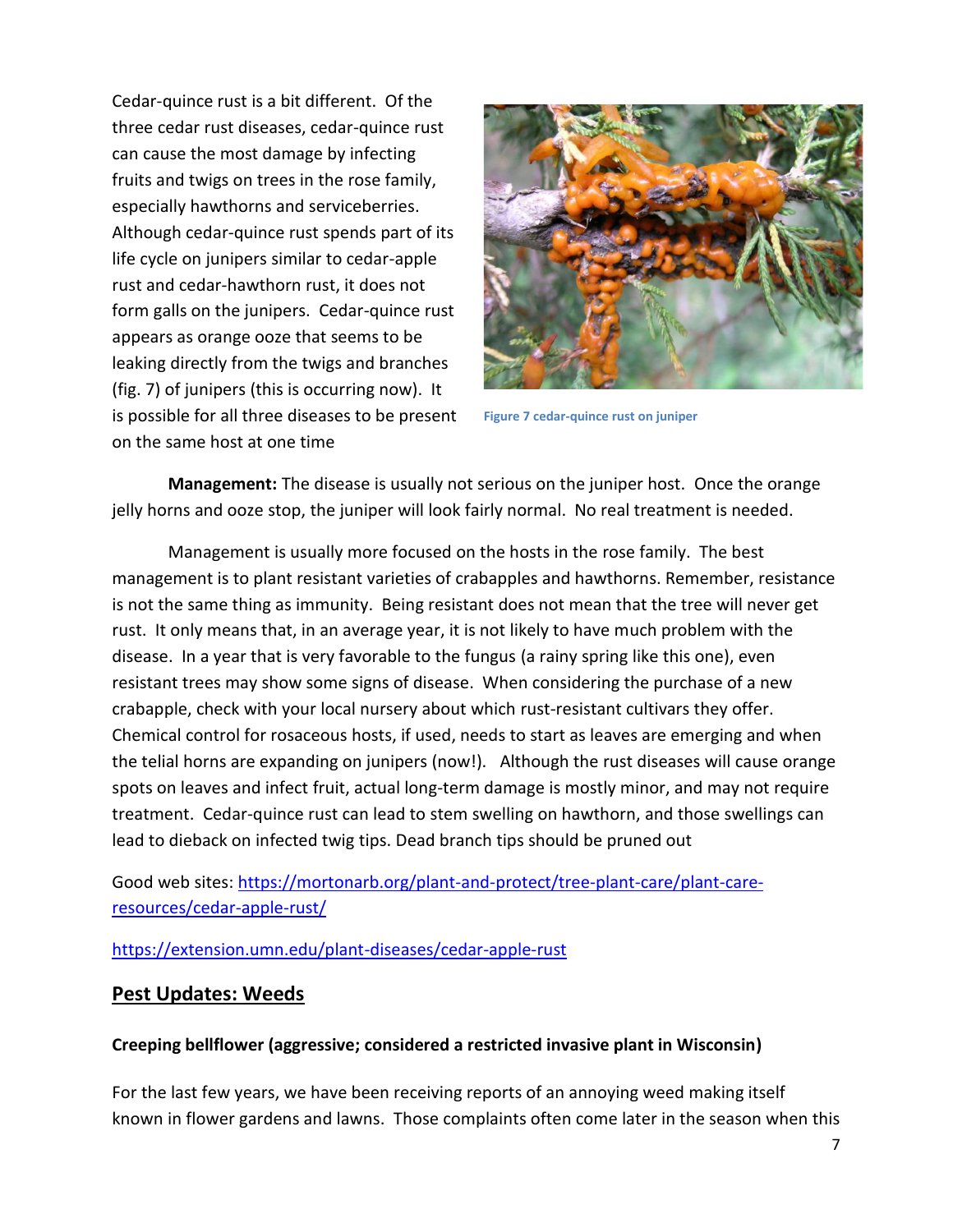weed starts flowering, but we have already received emails about creeping bellflowers this

season. There are actually two plants that are nearly identical, ladybells (*Adenophora* spp.) and creeping bellflower (*Campunula rapunculoides*). The two plants differ only by a small structure within the flower. Ladybells and creeping bellflower are closely related, but on doing a little research, it seems that the creeping bellflower may be the 'bad seed' of this family. It is the one that seems to be overly aggressive. Unfortunately, because the plants are so identical, if a friend shared some ladybells with you from her garden, you may actually have creeping bellflower.



**Figure 8 Low-growing mat of leaves of creeping bellflower**

Young plants have leaves that are heart-shaped to lance-shaped (fig. 8). This innocent looking

plant has fleshy roots growing horizontally under the soil. These fleshy roots help to spread the plant and before you know it you have a healthy patch of them in your flower bed. If the plants are not removed, a flowering stalk with purple, nodding, bell shaped flowers will form (fig. 9).

**Management:** Plants can be removed manually through digging, but any roots left will continue to produce new plants. As new plants develop and are actively growing, spray them with a weed killer containing glyphosate. Glyphosate will be absorbed by the leaves and taken down to kill out the roots. Do not get the glyphosate on desirable plants as it will kill them.



**Figure 9 Flowers of creeping bellflower**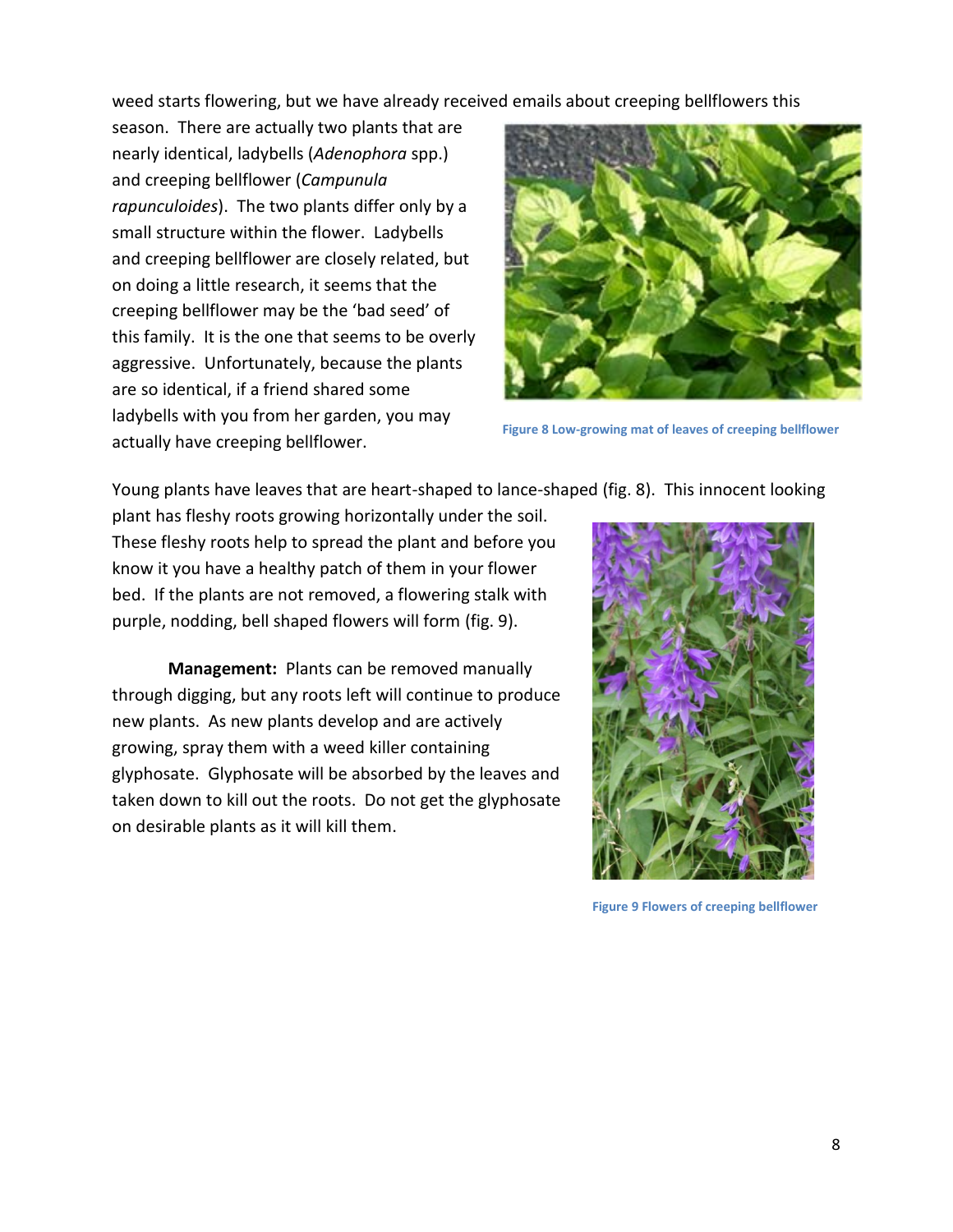

# *[Bartlett Tree Experts, Presenting Sponsor of the Plant Clinic.](https://www.bartlett.com/)*

The Plant Health Care Report is prepared by Sharon Yiesla, M.S., Plant Knowledge Specialist and edited by Stephanie Adams, Ph.D., Plant Health Care Leader; Fredric Miller, Ph.D., Research Entomologist at The Morton Arboretum and Professor at Joliet Junior College; Julie Janoski, Plant Clinic Manager; and Carol Belshaw, Arboretum Volunteer. The information presented is believed to be accurate, but the authors provide no guarantee and will not be held liable for consequences of actions taken based on the information.

Thank you...I would like to thank all the staff and volunteers that report disease and pest problems when they find them. Your hard work is appreciated. Our scouts this year are Deb Link, Maureen Livingston, Loraine Miranda, and Molly Neustadt.

Literature/website recommendations: Indicator plants are chosen because of work done by Donald A. Orton, which is published in the book Coincide, The Orton System of Pest and Disease Management. Additional information on growing degree days can be found at: [http://www.ipm.msu.edu/agriculture/christmas\\_trees/gdd\\_of\\_landscape\\_insects](http://www.ipm.msu.edu/agriculture/christmas_trees/gdd_of_landscape_insects) [http://extension.unh.edu/resources/files/Resource000986\\_Rep2328.pdf](http://extension.unh.edu/resources/files/Resource000986_Rep2328.pdf)

This report is available as a PDF at The Morton Arboretum website a[t https://mortonarb.org/about](https://mortonarb.org/about-arboretum/plant-health-care-report/)[arboretum/plant-health-care-report/](https://mortonarb.org/about-arboretum/plant-health-care-report/)

For pest and disease questions, please contact the Plant Clinic. You can contact the Plant Clinic via email at [plantclinic@mortonarb.org](mailto:plantclinic@mortonarb.org) . Emails will be answered during business hours Monday through Friday. You can call the Plant Clinic by phone (630-719-2424) or visit in person, Monday thru Friday 10 am to 4 pm. Arboretum members need [a timed entry ticket](https://mortonarb.org/visit-the-arboretum) is needed to enter the Arboretum and visit Plant Clinic in person. Non-members need [a timed ticket](https://mortonarb.org/visit-the-arboretum) and must pay the Arboretum entry fee.

Inquiries or comments about the PHCR should be directed to Sharon Yiesla a[t syiesla@mortonarb.org](mailto:syiesla@mortonarb.org).

Copyright © 2022 The Morton Arboretum